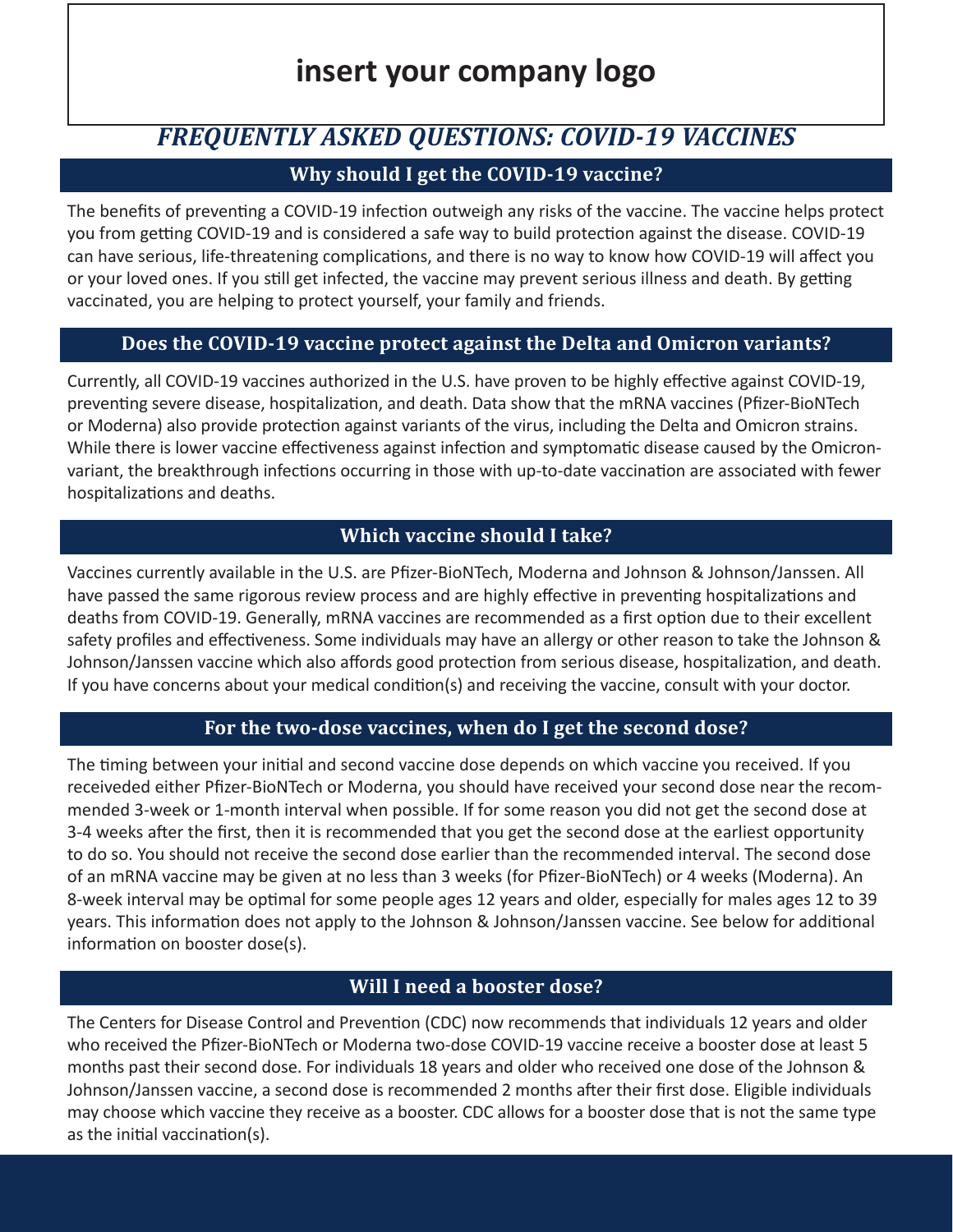#### **Do I need to receive a fourth dose?**

Adults ages 50 and older and moderately to severely immunocompromised individuals can choose to receive a second booster with either mRNA vaccine at least 4 months after their first booster, regardless of what type of first booster they received. Adults ages 18 – 49 may choose to receive a second booster with an mRNA vaccine at least 4 months after initial vaccination and first booster with the Janssen/Johnson & Johnson vaccine.

#### **In those who are vaccinated with two-doses and have a breathrough infection, what is the timing of receiving the third (booster) dose?**

You should receive your booster dose when you have recovered from the acute illness (if symptoms were present) and after you have completed your isolation period. Consult with your physician if you have any questions about the timing of your third (booster) dose.

#### **Can the vaccine give me COVID-19?**

No. None of the COVID-19 vaccines authorized for use in the U.S. contain the live virus that causes COVID-19.

#### **Will I test positive once I get the COVID-19 vaccine?**

No. Viral tests such as PCR used to diagnose COVID-19 check samples from the respiratory system for the presence of the virus that causes COVID-19. Since the vaccines do not contain the live virus, they will not affect your PCR test result. However, it typically takes a few weeks for the body to build immunity after vaccination. Therefore, it is possible to test positive if you were infected with the virus that causes COVID-19 just before or just after vaccination. It is possible you may test positive on some antibody tests if your body develops an immune response. Positive antibody tests can indicate you had a previous infection or vaccination and that you may have some level of protection against the virus.

# **Should I get vaccinated if I already had COVID-19?**

Yes. Experts do not yet know how long you are protected from getting sick again after recovering from COVID-19. Even if you have already recovered from COVID-19, it is possible that you could be infected with the virus that causes COVID-19 again. However, you should not receive the vaccine until the end of your isolation period. Receiving the vaccine when you have already had COVID-19 significantly enhances your immune protection and further reduces your risk of reinfection. Consult with your physician if you have any questions about the timing of your vaccine.

### **If I am pregnant, can I get the COVID-19 vaccine?**

Yes. There is currently no evidence that antibodies formed from COVID-19 vaccination cause any problem with pregnancy, including development of the placenta. People trying to become pregnant now or planinf to try later may receive the COVID-19 vaccine. There is no evidence that fertility problems are a side effect of any vaccine, including COVID-19 vaccines. See ACOG's practice advisory ([https://www.acog.org/clinical/clinical-guidance/](https://www.acog.org/clinical/clinical-guidance/practice-advisory/articles/2020/12/covid-19-vaccination-considerations-for-obstetric-gynecologic-care) [practice-advisory/articles/2020/12/covid-19-vaccination-considerations-for-obstetric-gynecologic-care](https://www.acog.org/clinical/clinical-guidance/practice-advisory/articles/2020/12/covid-19-vaccination-considerations-for-obstetric-gynecologic-care)) and CDC recommendations on COVID vaccination for pregnant women ([https://www.cdc.gov/media/releases/2021/](https://www.cdc.gov/media/releases/2021/s0811-vaccine-safe-pregnant.html) [s0811-vaccine-safe-pregnant.html\)](https://www.cdc.gov/media/releases/2021/s0811-vaccine-safe-pregnant.html). CDC has also established the v-safe COVID-19 Vaccine Pregnancy Registry to learn more ([https://www.cdc.gov/coronavirus/2019-ncov/vaccines/safety/vsafepregnancyregistry.html\)](https://www.cdc.gov/coronavirus/2019-ncov/vaccines/safety/vsafepregnancyregistry.html).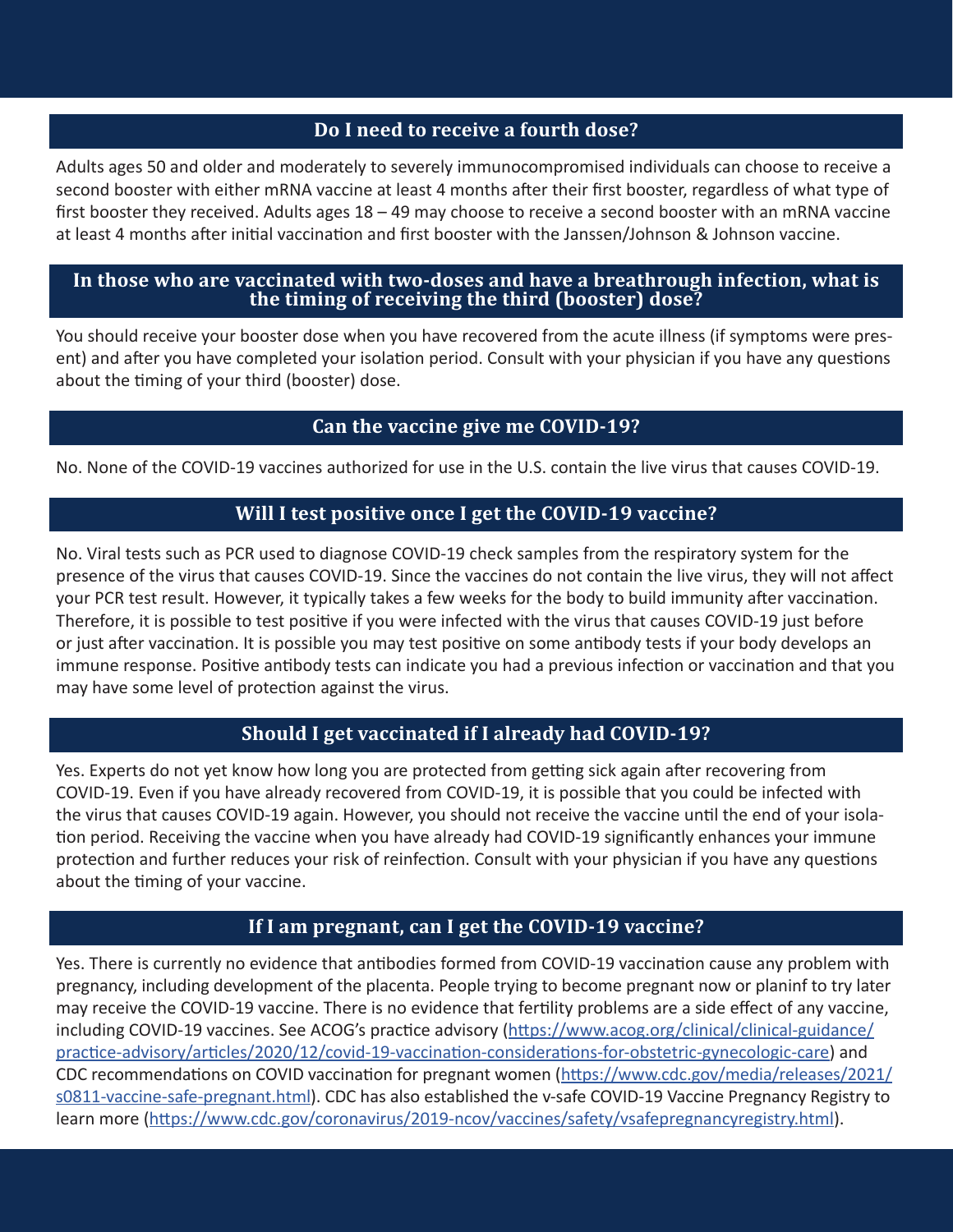#### **Are there any side effects from the COVID-19 vaccine?**

Yes. As with many vaccines, there may be mild side effects (pain/swelling in the arm you received the shot, fever, chills, fatigue, and headache). Side effects should only last a few days. It is important that you return for your second dose (if receiving the Pfizer-BioNTech or Moderna vaccine), even if the first dose caused mild side effects. Rarely do more severe side effects occur. Use your smartphone to tell CDC how you or your dependent feel after getting any dose of the COVID-19 vaccine. Your participation in v-safe helps them monitor the safety of COVID-19 vaccines for everyone (<https://www.cdc.gov/coronavirus/2019-ncov/vaccines/safety/vsafe.html>). There are rare side effects that have occurred, but currently, there are no common, severe side effects that have been reported despite millions of vaccine administrations.

#### **If I have side effects from COVID-19 vaccination, can I return to my workplace?**

You should be able to return to your workplace after receiving the vaccine. Most people who get the vaccine have mild or no side effects. For those who have side effects, they may uncommonly affect your ability to do some daily activities. If you experience a fever after vaccination, you may need to stay home from work and may need further evaluation.

#### **Are there long-term side effects from the COVID-19 vaccine?**

It will take more time to learn about very rare or possible long-term side effects. But, safety data have been collected for months for all authorized vaccines. It's unusual for vaccine side effects to appear more than 8 weeks after vaccination. Vaccines do not generally have long-term side effects and there is no reason to believe COVID-19 vaccines will be an exception. Systems are in place at CDC to monitor for safety issues across the country.

#### **Should I take Tylenol or Motrin before my vaccine dose?**

Talk to a doctor about taking over-the-counter medicine, such as ibuprofen, acetaminophen, aspirin (only for people ages 18 years or older), or antihistamines for any pain and discomfort experienced after getting vaccinated [\(https://www.cdc.gov/coronavirus/2019-ncov/vaccines/expect/after.html\)](https://www.cdc.gov/coronavirus/2019-ncov/vaccines/expect/after.html).

#### **How much will it cost for me to get the vaccine?**

The federal government provides the vaccine free of charge to ALL people living in the US whether or not they are citizens. Providers can be reimbursed for vaccine administration by the patient's public or private insurance company or, for uninsured patients, by the Health Resources and Services Administration's Provider Relief Fund. No one can be denied a vaccine if they are unable to pay the vaccine administration fee.

#### **Will I receive documentation of my vaccine/a vaccine card?**

When you receive your COVID-19 vaccination, you will be given a vaccine card as documentation. The card will contain your name and birthdate, vaccine manufacturer and lot number, as well as where the vaccine was administered and the date the vaccine was given to you. It is important to hold onto your COVID-19 vaccination card because it may serve several important purposes in the future. It is recommended to take a cell phone picture of it. If you do not take a cell phone photo, it is recommended you scan the card. Consider making at least one photocopy of the card. Be sure to keep the original in a safe place. There are various apps available for COVID-19 vaccination tracking.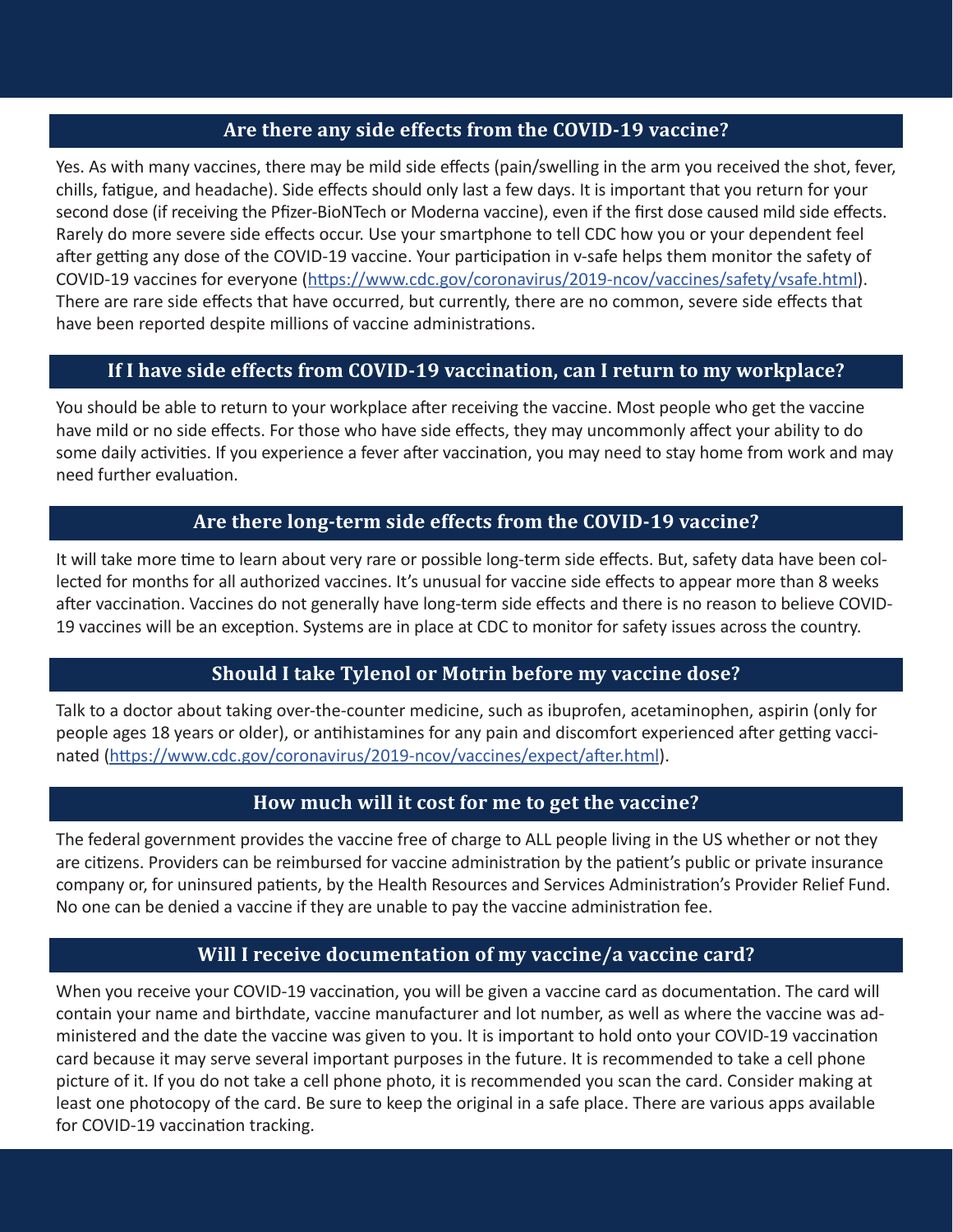#### **Will I be required to get vaccinated for work?**

It depends. COVID-19 vaccines are currently required for health care workers in facilities that receive Medicare and Medicaid funding. For those workers, weekly testing will no longer qualify as a substitute for vaccination. Check with your employer to see if they have any rules that apply to you.

#### **Is the vaccine safe since it was developed so quickly?**

Yes. The US Food and Drug Administration (FDA) approves a vaccine for use only if there are enough data to suggest that it is safe and effective; this is after clinical trials have been conducted with thousands of people of various ages, races, and ethnicities and when the benefits outweigh risks. Every study and every phase of every trial was carefully reviewed and approved by a safety board and the FDA. The process was transparent and rigorous, with continual oversight and expert approval.

FDA granted full approval for the Pfizer-BioNTech COVID-19 vaccine for individuals aged 16 years and older (8/23/21) and full approval for the Moderna COVID-19 vaccine for individuals aged 18 years and older (1/31/22). For full approval of a new drug or vaccine, the FDA requires extensive data on safety and effectiveness, inspection of manufacturing facilities, and a comprehensive review of all clinical and "real-world" use. These approvals should provide additional confidence that the vaccines work and are safe.

FDA will continue to monitor and oversee vaccine production to ensure all safety protocols are followed. FDA and CDC also collect and analyze information from reports of any side effects that may occur after a vaccine has been licensed. CDC developed a smartphone-based tool, v-safe, to identify any safety issues with COVID-19 vaccines. Register for v-safe after you are vaccinated.

#### **How long will vaccine immunity last?**

As this is a relatively new virus with new vaccines to combat it, length of immunity after developing COVID-19 or getting the vaccine is unknown. Studies are ongoing and experts are working to learn more about both natural and vaccine-induced immunity. Research shows that FDA-authorized or approved vaccines are effective at preventing COVID-19. Getting COVID-19 also provides infection-induced immunity. Length of protection is unclear for either vaccination or infection-induced immunity, although there is consistent evidence suggesting that immunity may decline with time [\(https://www.cdc.gov/vaccines/covid-19/hcp/answering-questions.html](https://www.cdc.gov/vaccines/covid-19/hcp/answering-questions.html)). At this time, everyone aged 12 years and older should get a booster shot. Individuals who have had 2 shots of Pfizer-BioNTech or Moderna may receive a COVID-19 booster shot 5 months after their second dose. Individuals who received the Johnson & Johnson/Janssen vaccine may receive a booster 2 months after their primary vaccination.

#### **If the vaccine is effective, why are there reports of infections/death among those vaccinated?**

No vaccine is 100% effective against preventing infection. But, we know the COVID-19 vaccine is highly effective against infection, and even more effective against serious illness, hospitalizations, and deaths. Severe outcomes and deaths are increasingly only experienced in unvaccinated and/or severly immunocompromised individuals.

#### **Do I still need to wear a mask after receiving the vaccine?**

Individuals with up-to-date vaccination may participate in activities that they participated in prior to the pandemic, but for some of these activities, masking may be required based on state or local ordinances. Masks can decrease transmission and in situations where transmission is high or the population exposed is at higher risk, masking is recommended (see<https://www.cdc.gov/coronavirus/2019-ncov/your-health/covid-by-county.html>).